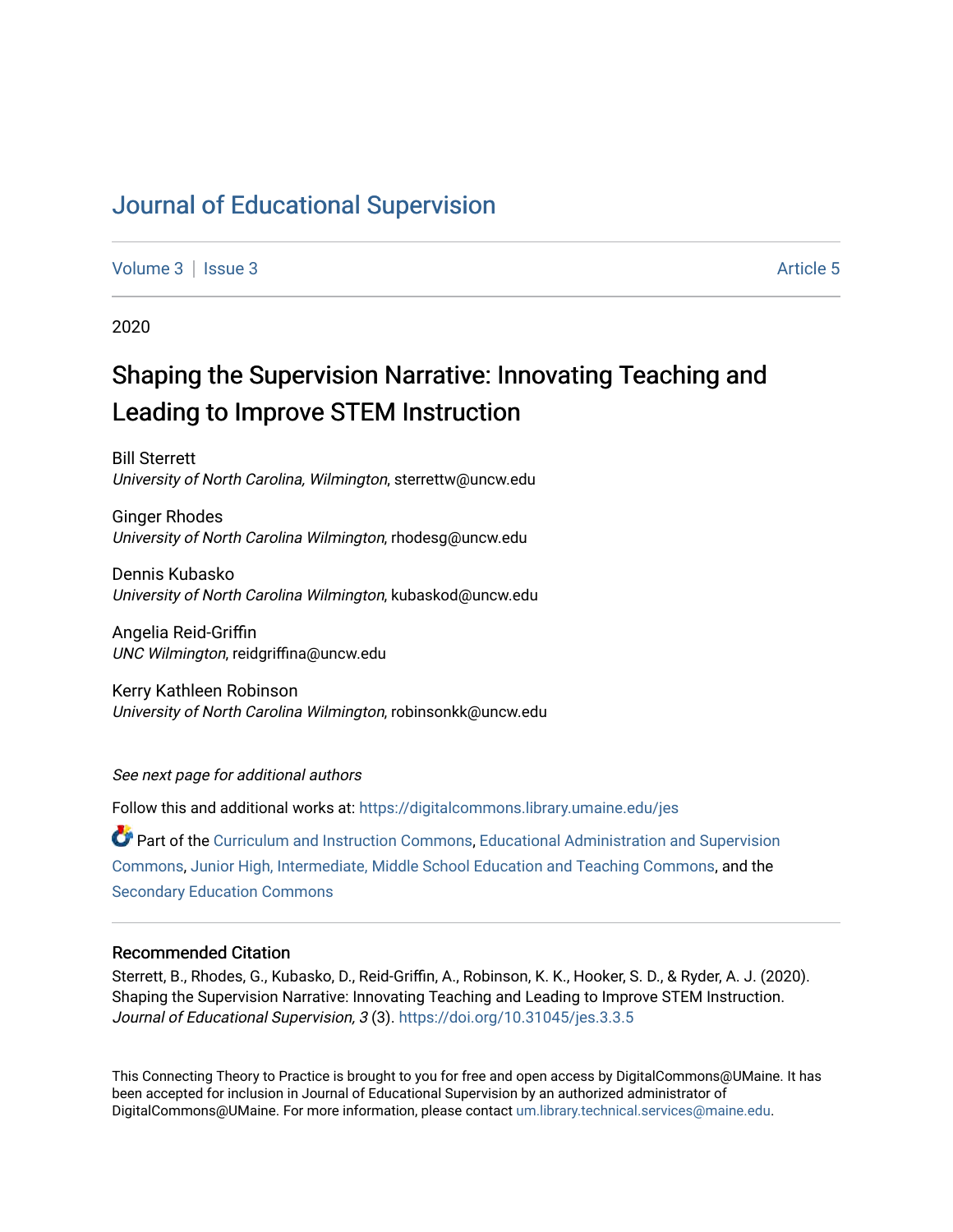# Shaping the Supervision Narrative: Innovating Teaching and Leading to Improve STEM Instruction

#### Authors

Bill Sterrett, Ginger Rhodes, Dennis Kubasko, Angelia Reid-Griffin, Kerry Kathleen Robinson, Steven D. Hooker, and Andrew J. Ryder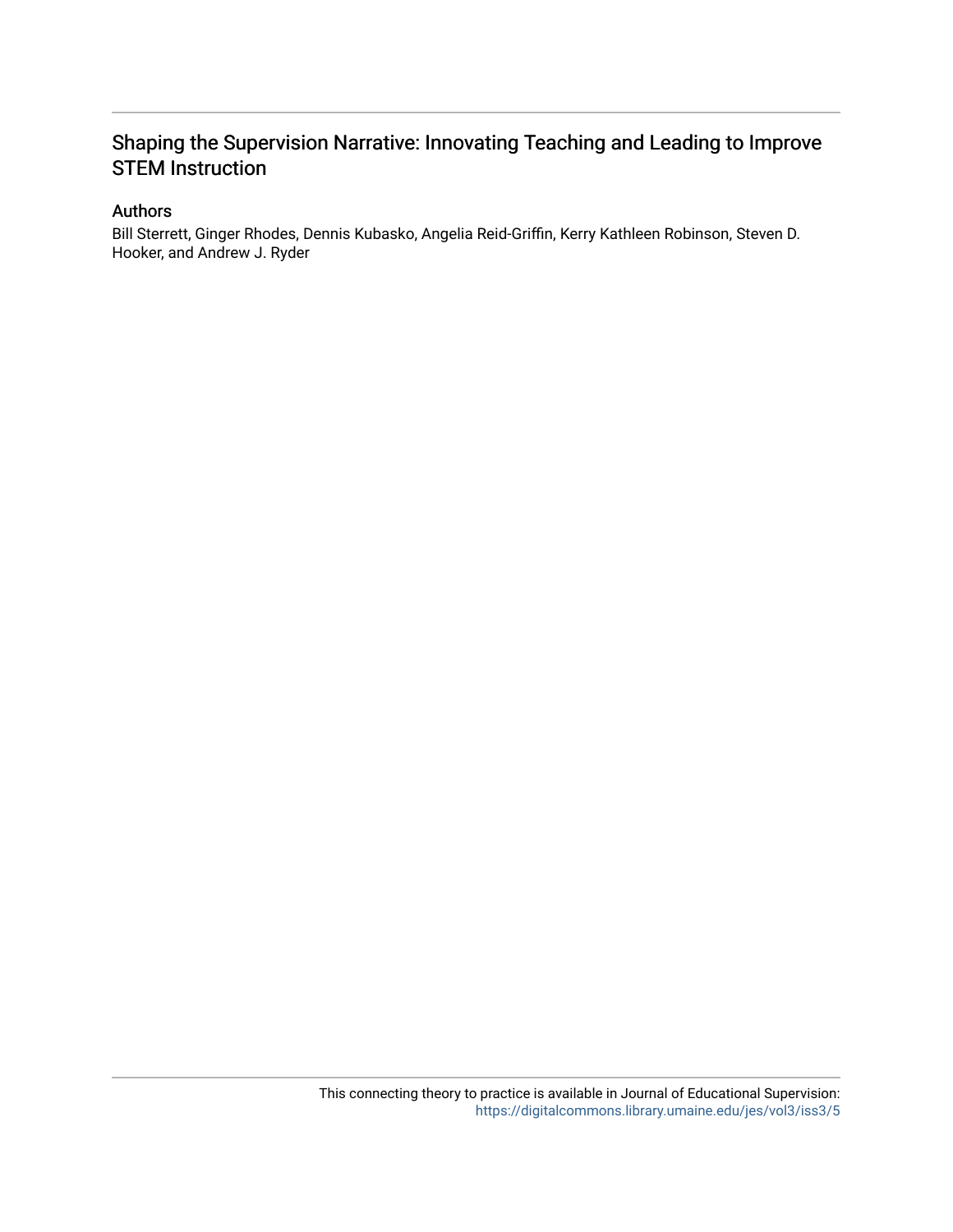# **Shaping the Supervision Narrative: Innovating Teaching and Leading to Improve STEM Instruction**

Journal of Educational Supervision  $59 - 74$ Volume 3, Issue 3, 2020 DOI:<https://doi.org/10.31045/jes.3.3.5> <https://digitalcommons.library.umaine.edu/jes/>

# **William L. Sterrett<sup>1</sup> , Ginger Rhodes<sup>1</sup> , Dennis Kubasko<sup>1</sup> , Angelia Reid-Griffin<sup>1</sup> , Kerry K. Robinson<sup>1</sup> , Steven D. Hooker<sup>1</sup> , and Andrew J. Ryder<sup>1</sup>**

#### **Abstract**

This paper offers a model of supervisory collaboration that brings teacher and administrator programs together through a lens of formative evaluation. The roles of teacher and principal must be collaborative to sustain student success, yet the preparation models for those respective positions are often isolated from each other, as varying university departments and focus areas exist in silos. Preparation programs must maximize the clinical experiences of teacher education and administrator preparation programs, with a focus on practical teaching strategies and authentic feedback to pre-service educators and their instructors for reflection and change. This paper overviews a collaborative supervision model and incorporates case study vignettes focused on reflective supervisory practices in a STEM instructional environment.

#### **Keywords**

supervision; clinical components of teacher education; instructional leadership; principal preparation; teacher preparation; classroom observations

#### **Corresponding Author:**

<sup>1</sup> University of North Carolina – Wilmington, North Carolina, USA

William L. Sterrett (Department of Educational Leadership, University of North Carolina – Wilmington, 601 South College Road, Wilmington, NC 28403, USA) Email: sterrettw@uncw.edu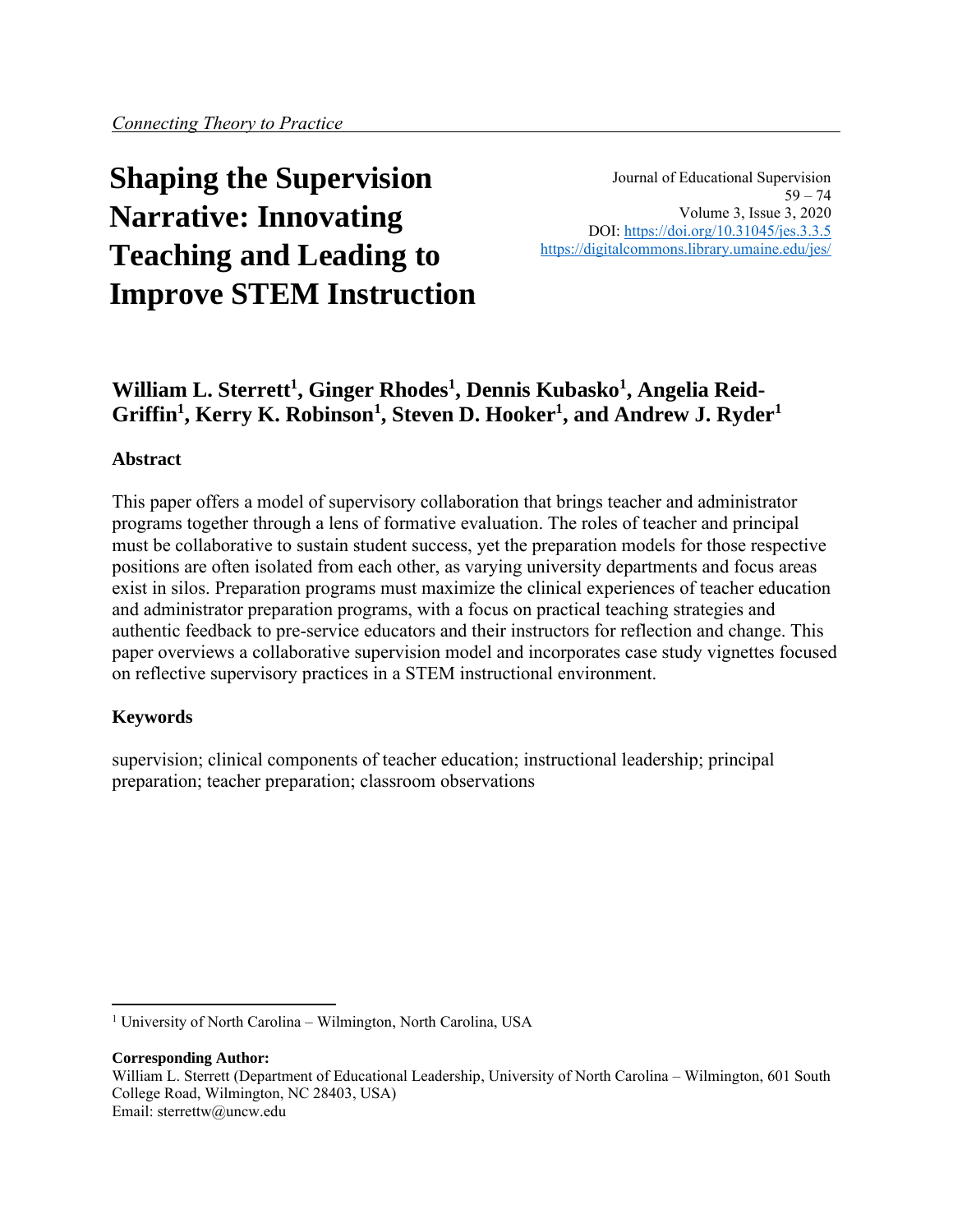#### **Introduction**

The roles of teacher and principal must be collaborative to sustain student success, yet the preparation models for those respective positions are isolated from each other as varying university departments and focus areas exist in silos. The notion of instructional supervision can be daunting for the aspiring teacher as well as the aspiring principal. When the novice teacher, in the throes of the "survival year," is observed by the principal in the classroom setting, this can be accompanied by a sense of uncertainty and trepidation, rather than seen as an opportunity to reflect and grow. Supervision is seen as an *event* that is mandated, scheduled, sometimes hurried, and often nominally descriptive or simply administrative, rather than as a *process* that is formative and mutually reflective. Glanz and Hazi (2019) note that instructional supervision has "travelled incognito" (p. 13) and has been "overshadowed by educational administration" (p. 13). Today, the improvement of teaching and learning is often disconnected from the practice of supervision, and observations are seen as merely an administrative "to do" item. In this model, supervision does little to move the needle on the gauge of student success. Those that prepare teachers and principals must maximize the clinical experiences of teacher and administrator preparation programs with a focus on practical teaching strategies and authentic feedback to both the candidates and the programs (Darling-Hammond, 2014).

Infusing collaboration and reflection into the supervisory process is a bidirectional, shared approach where teacher and principal candidates learn the value of working together in the supervisory context. This paper offers an exploratory model currently being developed as a result of a university grant that is shifting the teacher education and principal preparation landscape into a shared model of collaborative leadership. In order for educators to advocate for collaboration in the professional context of a school learning community, it is vital that those who prepare teachers and principals better understand how both principals and teachers develop their knowledge, leadership perspective, skills, and practices.

The notion of shared supervision must extend beyond the P-12 context and include a shift in the clinical context in teacher and principal preparation programs. Institutes of higher education must be engaged in this shift and explore how key players in the university setting, such as professors of educational leadership and their counterparts in teacher education, engage in their own shared learning community through teaching, research, and service in a way that promotes and supports this needed shift.

#### **Current Context**

There are over 120,000 schools in the United States that serve over 58 million K-12 students and in which 3.5 million teachers serve alongside over 90,000 principals (Hussar, et al, 2020). In the context of the current accountability era of high-stakes testing and ever-changing mandates, the nature of the teaching profession is projected to change as well. Teacher shortages, particularly in the areas of science and math, loom in the coming years. Overall, there is projected demand of 300,000 teachers annually between 2020 and 2025, far exceeding the projected estimated supply of less than 200,000 teachers in those same years (Sutcher et al., 2016). The next decade of education preparation is key to shaping the profession of both teaching and leadership.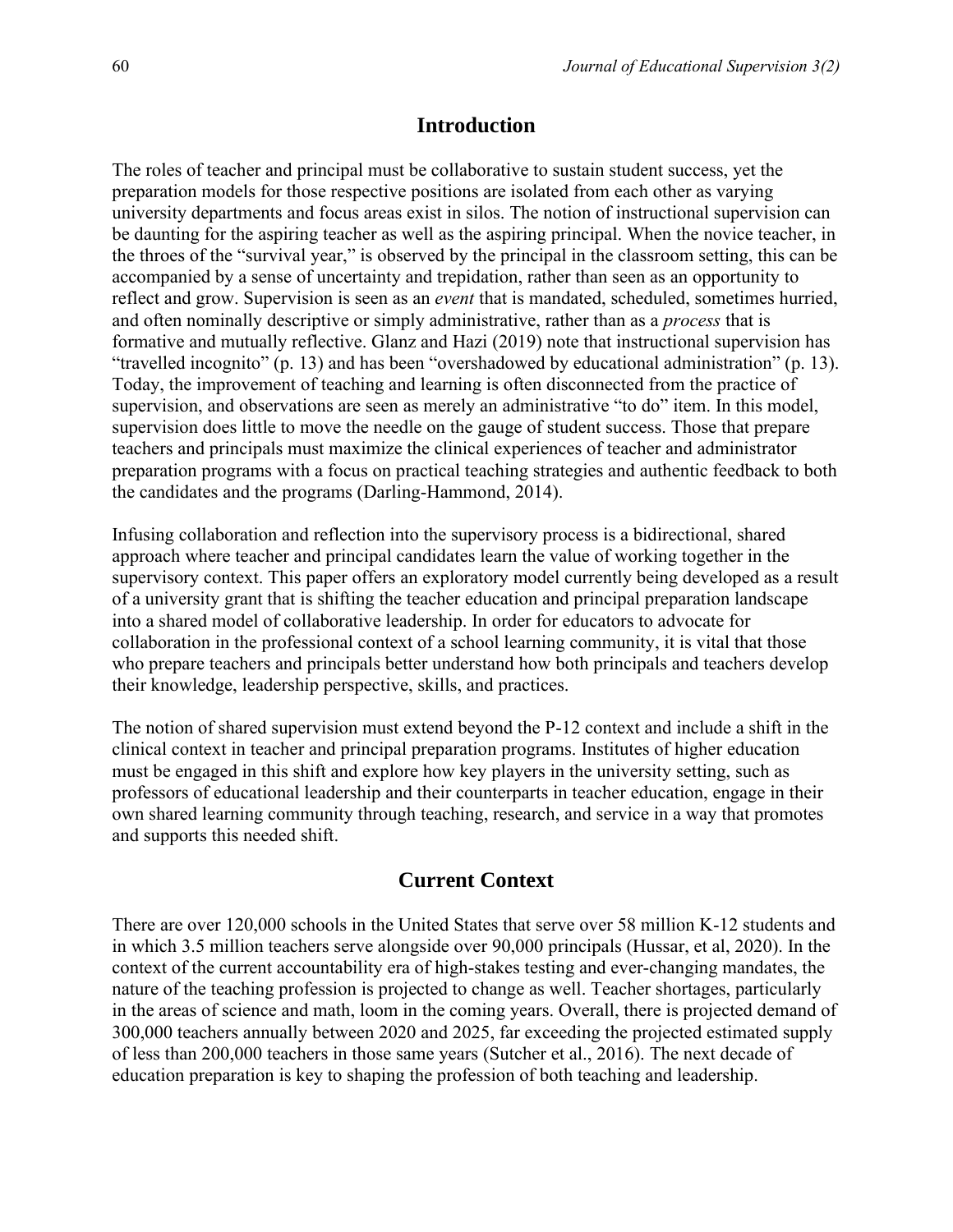Preparation programs today largely operate in a "silo" approach. Educational leadership departments and teacher preparation departments teach different students and have different courses of study. Principal preparation programs largely enroll current teachers who are at least several years removed from their teacher credentialing coursework.

The University of North Carolina Wilmington is a regional university with over 17,000 students "dedicated to the integration of teaching, mentoring, research and service" (UNCW, n.d., para. 1). The university sponsors awards for Experiencing Transformative Education through Applied Learning (or ETEAL) learning experiences such as the Applied Research Strategic Initiative Awards<sup>2</sup> designed to optimize applied learning experience in a manner that aligns to the university strategic plan values of student focus, diversity, excellence, integrity, innovation, and community engagement.

The ETEAL Strategic Initiative Awards consider projects in terms of scope and scaling, quality, program impact, program design & management, and access & equity (UNCW ETEAL, n.d.). Faculty from three departments—Educational Leadership (EL); Instructional Technology, Foundations, and Secondary Education (ITFSE); and Math and Statistics—received an ETEAL Strategic Initiative Award for a proposal called "innovating Teaching and Learning Leadership" (or iTALL) that brought seven faculty members together in areas that included principal preparation, evaluation, STEM education, and teacher preparation. This work built on an existing line of research that examined the way that principals evaluate STEM instruction and provide feedback to STEM teachers (Sterrett et al., 2018; Kubasko et al., 2019). The goal of this project is to develop and implement a model of shared preparation and supervisory practices that informs both the faculty and the students in regards to teaching, learning, and leadership.

#### **Literature Review**

Teachers play an important role in terms of their presence and their actions. Research indicates that teaching strategies can have positive effects on student achievement (Marzano et al., 2001). Reform efforts in classrooms require teachers to teach in ways that may be different than how they learned when they were in school, yet teachers tend to teach in ways similar to how they were taught (Lortie, 1975). To meet the national and state standards for student learning, teachers are asked to teach using inquiry-based strategies (Bybee, 2006; Czerniak & Johnson, 2014) and engage in what has been called "ambitious teaching" (Boston et al., 2017). In addition, teachers themselves are not finished products; it is important that they be given the opportunity to learn, reflect, and grow as professionals and as learners. They must also be empowered to lead within their learning communities (Sterrett, 2016). Given that teachers are busy and stressed (Sterrett, Parker, & Mitzner, 2018), they must be actively supported by their administration. They need to be provided opportunities and supports that intentionally foster such ongoing growth.

According to the Center for Strengthening the Teaching Profession (2018), the skills teacher leaders need can be broken into six different categories. The main categories include: (a) working with adult learners, (b) communication, (c) collaboration, (d) knowledge of content and

<sup>&</sup>lt;sup>2</sup> The authors would like to acknowledge the UNCW ETEAL Applied Research Strategic Initiative Awards that made this effort possible.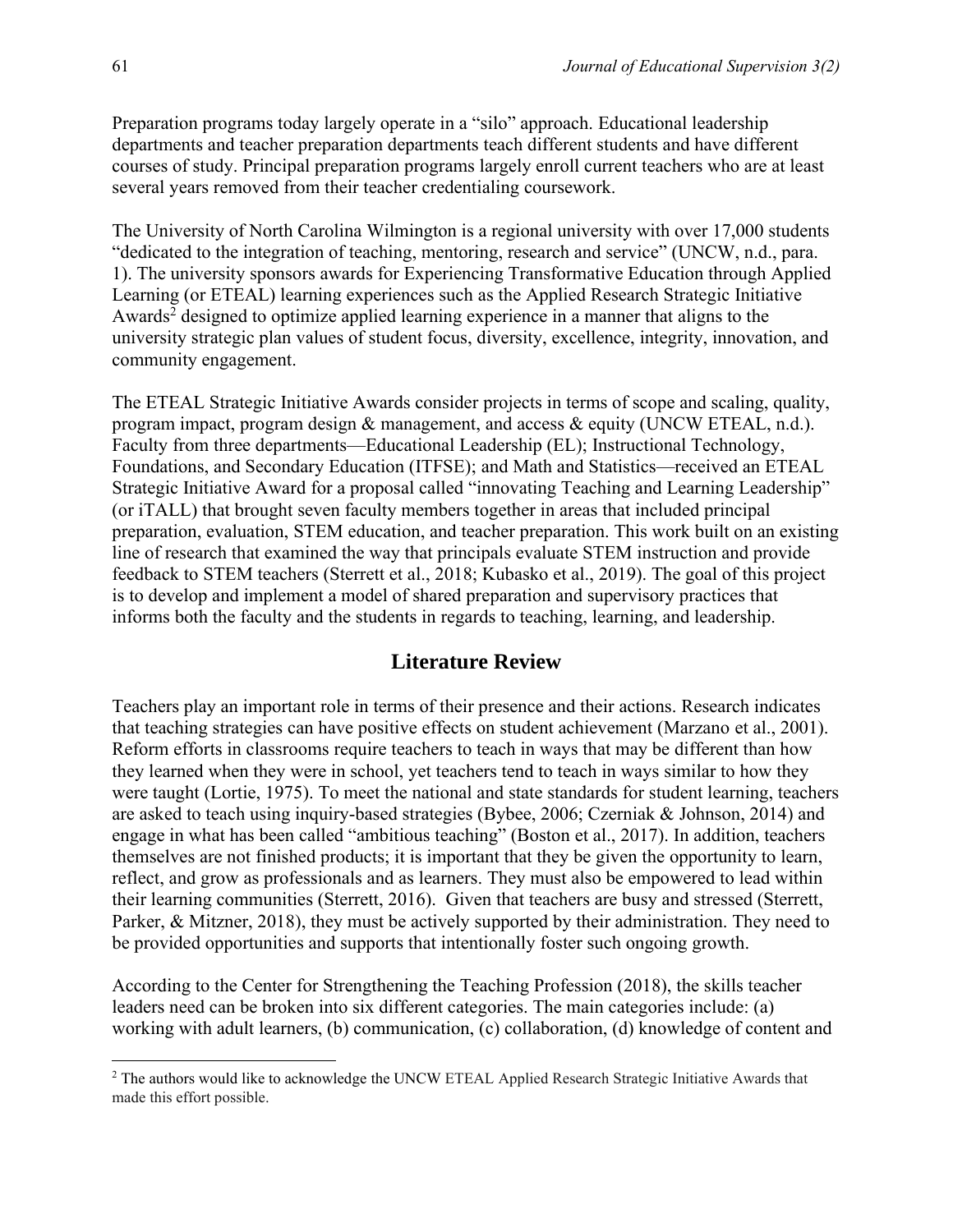pedagogy, (e) systems thinking and (f) equity lens. It is critical that emerging pre-service teachers learn to be open to constructive criticism and honest feedback from supervisors. It is equally important that pre-service principals can converse with pre-service teachers in a way that establishes the practice of observational practices as collaborative and formative, where both parties learn, contribute, reflect and grow, rather than a "top-down" evaluative approach. Therefore, establishing trusting relationships in a collaborative context and communicating information about content and pedagogy objectively is key to success.

#### **The Role of the Principal**

The new Professional Standards for Educational Leaders (PSEL) formerly known as the ISLLC Standards, call for effective educational leaders to develop and support rigorous and coherent systems of assessment to promote each student's academic success and well-being (NPBEA, 2015). One of the challenges is for administrators to "employ valid assessments that are consistent with knowledge of child learning and development and technical standards of measurement" (NPBEA, 2015, p. 12). While principals often observe classroom management, classroom environments, and student engagement, they rarely focus on specific strategies that will improve teaching of the discipline.

Kachur et al. (2013) believe that principals must develop a culture of mutual respect and trust in the school. Trust is critical for learning and performance (City et al., 2018), and while building trust takes time, administrators can support this work by using "protocols to provide safe spaces for people to learn" (City, et al., 2018, p. 146). They can encourage meaningful conversations that follow walkthrough observations (Kachur, et al., 2013). These conversations can foster a greater collective understanding of perspectives, roles, and insights regarding teaching and learning.

#### **The Purpose of Evaluation**

Marzano (2012) notes that teacher evaluation serves two purposes: *measuring* teachers and *developing* teachers. Given the nature of the iTALL model, we will focus on the developmental nature of this reflective process. Gordon and McGhee (2019) explain that the purpose of formative evaluation is to "promote the teacher's professional growth leading to the improvement of teaching and learning" (p. 17). The focus of the iTALL model is reflecting on and improving teaching. This observation and feedback model will thus, as Gordon and McGhee (2019) propose, "foster the collegiality, trust, honesty, safe space, and teacher risk taking associated with successful formative practice" (p. 19). Providing clarity on the purpose of the supervisory process—in this case, to better understand and improve instructional practices—is key.

Walkthrough observations are utilized in this model, as they are brief (a specific portion of the lesson rather than the full scheduled class), informal, focused observations used for the purpose of providing formative feedback (Kachur et al., 2013; Zepeda, 2009). The purpose of walkthroughs is not only to observe what teachers are doing, but to better understand what students are doing and how they are learning (Antonetti & Garver, 2015). The observer, who might be a principal or a teacher colleague, could enter the learning setting at any point in the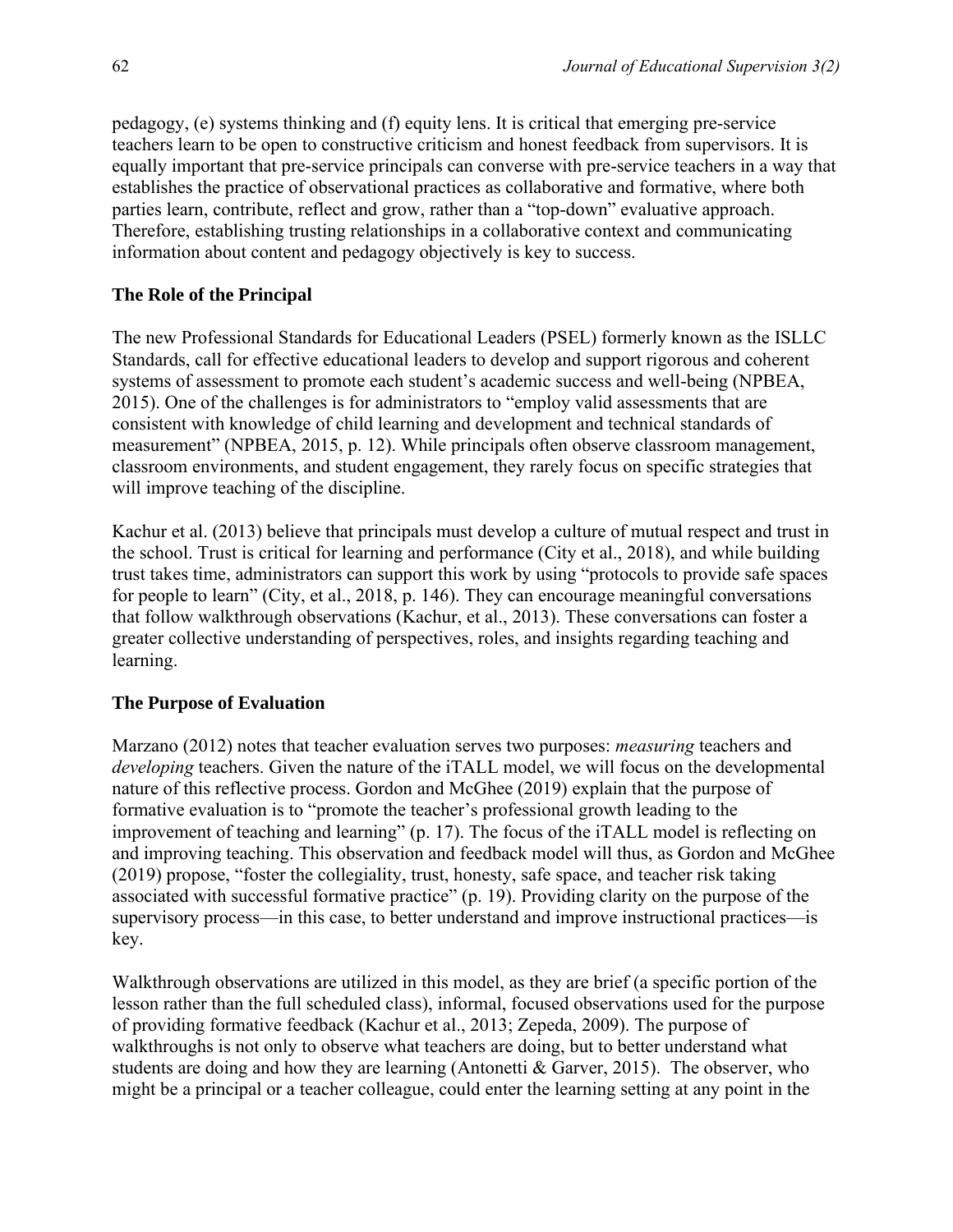lesson, engage in observing the setting, the teacher, and the students, and may even interact with the students (Antonetti  $&$  Garver, 2015). It is helpful to use a consistent form that is understood and in which teachers can have input (Antonetti & Garver, 2015; Zepeda, 2009). This conceptual perspective supports intentional planning, sharing, and reflection through shorter, focused walkthrough format that provides specific feedback to the teacher (Antonetti & Garver, 2015; Kachur et al., 2013; Zepeda, 2009). These short observations provide a means to focus on specific portions of teaching and provide a context or follow-up reflective discussions.

#### **Focus on STEM Instruction**

At the school level, principal leadership plays an invaluable role in the development of effective pedagogy and student learning. However, not all principals have served as STEM teachers, or even have experienced STEM instructional professional development. Principals' limited background in STEM areas can influence what they notice when they observe STEM classrooms and the feedback they provide to STEM teachers (Sterrett et al., 2018). For example, Rigby, et al. (2017) found that most principals' feedback to mathematics teachers was focused on contentneutral instruction or classroom management rather than on mathematics instructional practices that would likely lead to actual instructional changes in the classroom.

Along with reflective formative evaluation practices, professional development can foster greater understanding and exploration of STEM instruction. Loucks-Horsley et al. (2010) identified five tips for considering leadership in professional development design for STEM- infused teachers with the most relevant being to "help principals develop the 'eyes' to recognize good mathematics and science teaching" (p. 101). The authors argue that principals are integral in the development, support, and success of new teaching methodologies in science and mathematics. Both pre-service teachers and pre-service principals need a greater awareness of curricular practices across the STEM fields. Recent research shows that different principals see STEM instruction differently in the classroom and may offer varying feedback as a result (Kubasko et al., 2019; Sterrett et al., 2018).

STEM education "is an organizing principle upon which to build the interconnectedness of subjects" and includes a focus on student engagement and motivation (Myers & Berkowicz, 2015, p. 8). STEM-infused teachers are expected to facilitate meaningful learning for students through challenging tasks or ill-structured problems allowing students to engage in creative solutions and critical thinking. Meaningful instruction can be strengthened by focusing collaborative conversations between teachers and principals.

#### **Preparation Model**

The role of STEM-related university teacher preparation models is to prepare candidates to teach high quality STEM in secondary schools that leads to improvements in student learning. Such models seek to provide teacher candidates with knowledge and understanding of their purposes in the classroom and school environment as they develop their teacher professional identity (Luehmann, 2007). Pre-service teacher education programs at universities and colleges must be prepared to contribute to STEM reform for future teachers (Bybee, 2013). University faculty need to review their programs and determine if there are potential synergies that can be created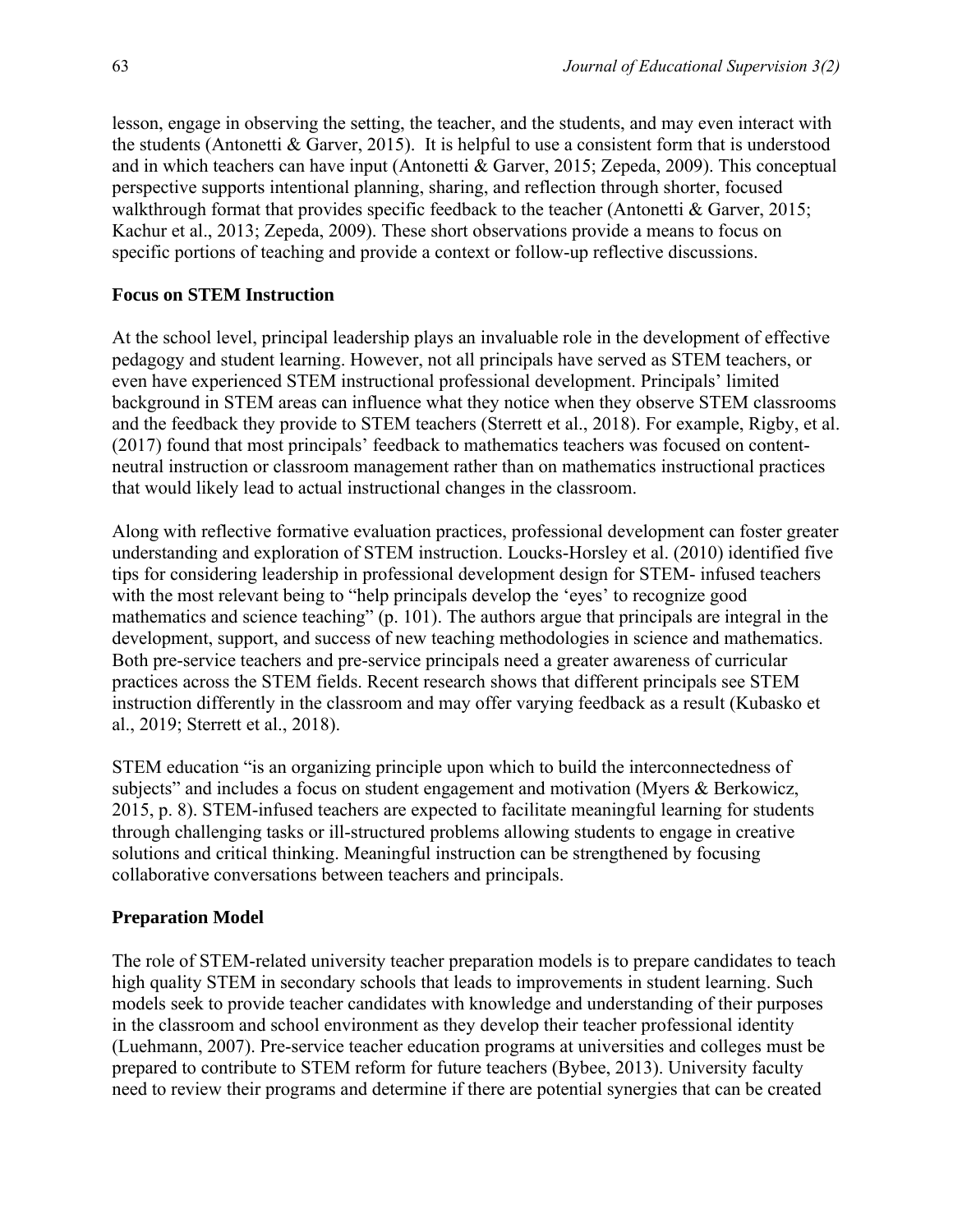across principal and teacher pre-service development. For instance, to be seen as instructional leaders, principals and emerging teacher leaders must take an interest in the instructional strategies of their STEM-focused teachers.

Buckner and Boyd (2015) explain that administrators serving as STEM leaders should carefully examine STEM teaching and learning experiences to ensure they are meaningful for students. Beyond learning about teacher evaluations and observations, pre-service principals can learn how to establish a culture of trust and collaboration by (a) engaging in short meetings with preservice teachers a couple times a semester to review methodology and practice, (b) allowing preservice teachers to talk about their teaching and learning and (c) providing feedback to preservice teachers for growth and development.

As university preparation models for educational leaders must cover a wide array of both the instructional and managerial components of the position, instructional supervision is one area that cannot be overlooked. The idea of preparing leaders who can critically supervise, coach, develop, and evaluate teachers is especially relevant as schools look to support and retain quality teachers. Many aspiring principals' comfort levels with supervision and evaluation is dependent on their past experiences as a classroom teacher and their comfort level with evaluating and providing feedback to STEM teachers (Lochmiller, 2016). While learning the theories behind the practice of supervision is important, having an opportunity to put it into practice in a field experience provides a more meaningful learning setting than simply through coursework alone (Davis & Darling-Hammond, 2012; Dodson, 2014; Kearney & Valadez, 2015).

## **Conceptual Framework**

Even though principals and teachers work together, they are largely prepared separately from each other. When their respective preparation programs neither collaborate nor intersect, clinical opportunities for pre-service teachers to work with aspiring principals simply do not exist. Building on a case study involving principal perceptions of teaching, a model was proposed by researchers to bring teachers and principals together on the "preparation side" of the profession (Kubasko et al., 2019). This model has been further developed to foster an ongoing, shared conversation about innovating teaching and learning leadership, as illustrated in Figure 1.

As the model indicates, both pre-service teacher and pre-service principal programs engage students in coursework and field experiences, albeit in isolation from each other. The iTALL model provides an intersection of professional practice, teaching, observation, and reflection through a shared, collaborative field experience. Pre-service principals and pre-service teachers go through a cycle of planning for an observation, implementation, and reflecting on the observation, similar to the clinical supervision model (Glickman et al., 2010). During the planning stage the pre-service principals and pre-service teachers will prepare for the experience and outline their intended learning goals. These learning goals are specific to the pre-service educator and will set the stage for the lesson implementation and observation.

#### *Figure 1: The innovating Teaching and Learning Leadership (iTALL) model*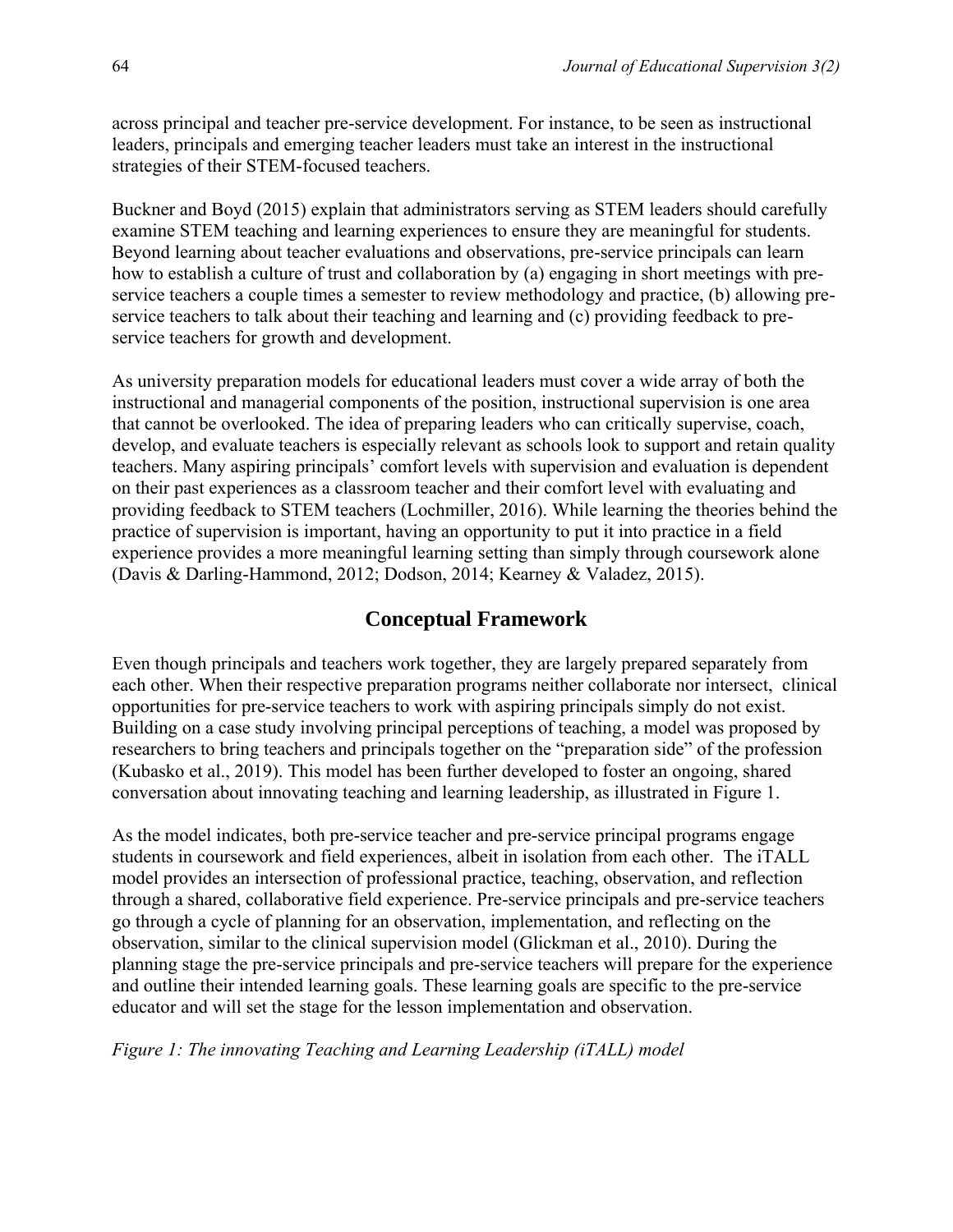

Then, during the implementation stage the pre-service teacher teaches a lesson and the preservice principals will use their walkthrough observation protocols to notice important features of the lesson. The role of the university faculty member, as facilitator, is important in the observation, particularly in relation to the teacher's thinking (van Es & Sherin, 2008). Carefully listening and reflecting on the feedback will require engaged participation from both the preservice teacher's and pre-service principal's university faculty members. Both verbal discussion and the written components can be instructive. Hill and Grossman (2013) emphasize the importance of the written protocols being specific to the subject matter, in this case STEM, to zero in on aspects such as explaining "key mathematical ideas like equivalence" (p. 374) and even providing a "feedback bundle" (p. 381) that includes advice on resources such as curriculum materials or names of content-area teachers who might be helpful.

Finally, during the reflection stage the pre-service principals will offer evidence and feedback to the pre-service teachers and the pre-service teachers will respond to the evidence and feedback in an active manner. At the end of the experience, the pre-service principals and pre-service teachers will reflect on the entire experience and document what they have learned about themselves as future teachers and leaders.

This formative support will allow more meaningful reflection, planning, and change in classroom practice. The iTALL model includes what pre-service principals see in the pre-service teachers' classroom, how they will provide feedback, how the pre-service teachers will respond, and how both pre-service principals and teachers will reflect on the experience.

An evaluation component can then provide a view of supervision experiences through the lens of the participants (Thanh & Thanh, 2015). The evaluation component of our work will consist of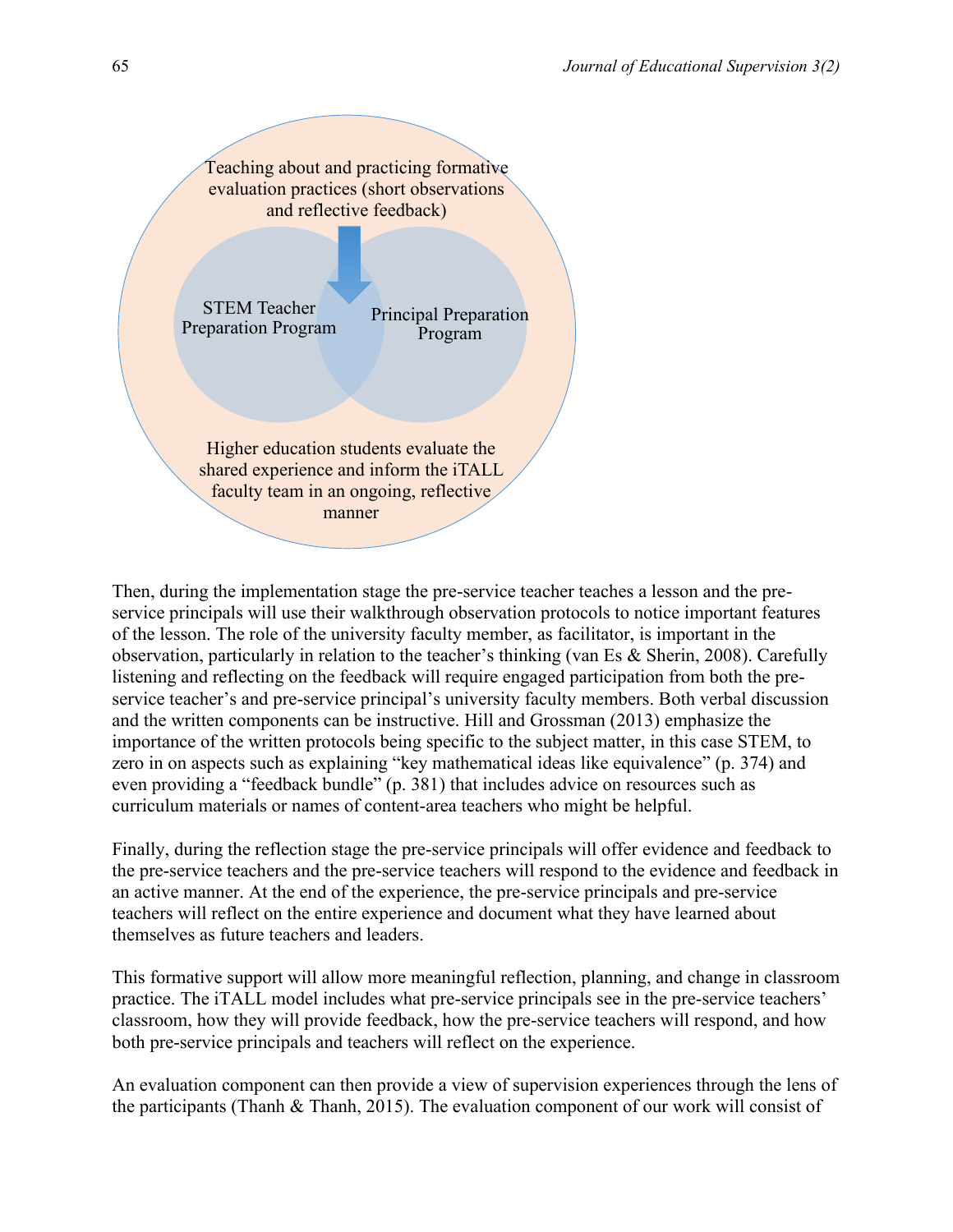qualitative materials gathered during a research study on the implementation of the iTALL model. Research data from observations, surveys, and interviews will be gathered to determine if the experience influences the goals of participants. Evaluation of the success of the iTALL model will be based on outcomes including positive feedback from participants.

#### **iTALL case study vignettes**

The iTALL model can be further illustrated by a case study vignette. Case studies can include useful elements such as context, relevance, ambiguity, and complexity (Fossey & Crow, 2011). The following three scenarios show how the iTALL model is infused in teacher and leadership preparation programs as a collaborative means to shape the supervision narrative. The scenarios include case studies<sup>3</sup> of a STEM education student, Master of School Administration student, and the iTALL faculty team.

*Scenario 1: The STEM education student.* Elena, an MAT secondary science education major with a BS in Marine Biology, was excited and nervous about her final spring semester in student teaching. She had successfully completed an immersive fall semester field experience and was looking forward to returning to the same class with the same host partnership teacher. The local region was experiencing a teacher shortage in nearly every STEM-related area and after attending a recent job fair on campus, Elena had gotten offers from a local high school and two middle schools in need of a highly-qualified STEM educator. She had excelled in both her academic content and pedagogy courses, and she had enjoyed her fall field experience. Even as an emerging pre-service teacher, her field experience supervisor spoke in glowing terms of her ability to engage students in advanced STEM concepts regardless of their achievement level. However, when finally tasked with classroom instructional responsibilities, Elena was uncertain about how her host teacher and school principal would view and support her work, which was anchored in hands-on, inquiry-based methodologies rather than strictly adhering to textbook instruction. She knew how important the high stakes end-of-course test scores were in the district, yet she was confident in her ability to help students succeed by engaging them in meaningful ways.

Based upon Elena's very recent fall semester field experience in schools, she observed principals as distant, stressed-out managers who sometimes would appear in the classroom with a clipboard for a perfunctory observation of her partnership teacher. Yet, in her secondary MAT program, she had realized that evaluation could be formative and that she had a voice in the process rather than merely receiving written feedback that was simply filed away in a personnel folder. Elena was learning how short walkthrough conversations could actually help transform her instruction, and provide her with a means to share challenges and successes with her colleagues as well.

In the same fall semester as Elena's field experience, she had learned in her methods course what an example administrative walkthrough observation looked like and how it was deployed as a classroom assessment tool. Under the guidance of her methods and field experience instructors, Elena's class was assigned a 20-minute National Board approved science teaching video to

<sup>&</sup>lt;sup>3</sup> The characters within the teacher and principal case study vignettes are fictional, designed to illustrate the work being done within the collaborative work of the iTALL effort.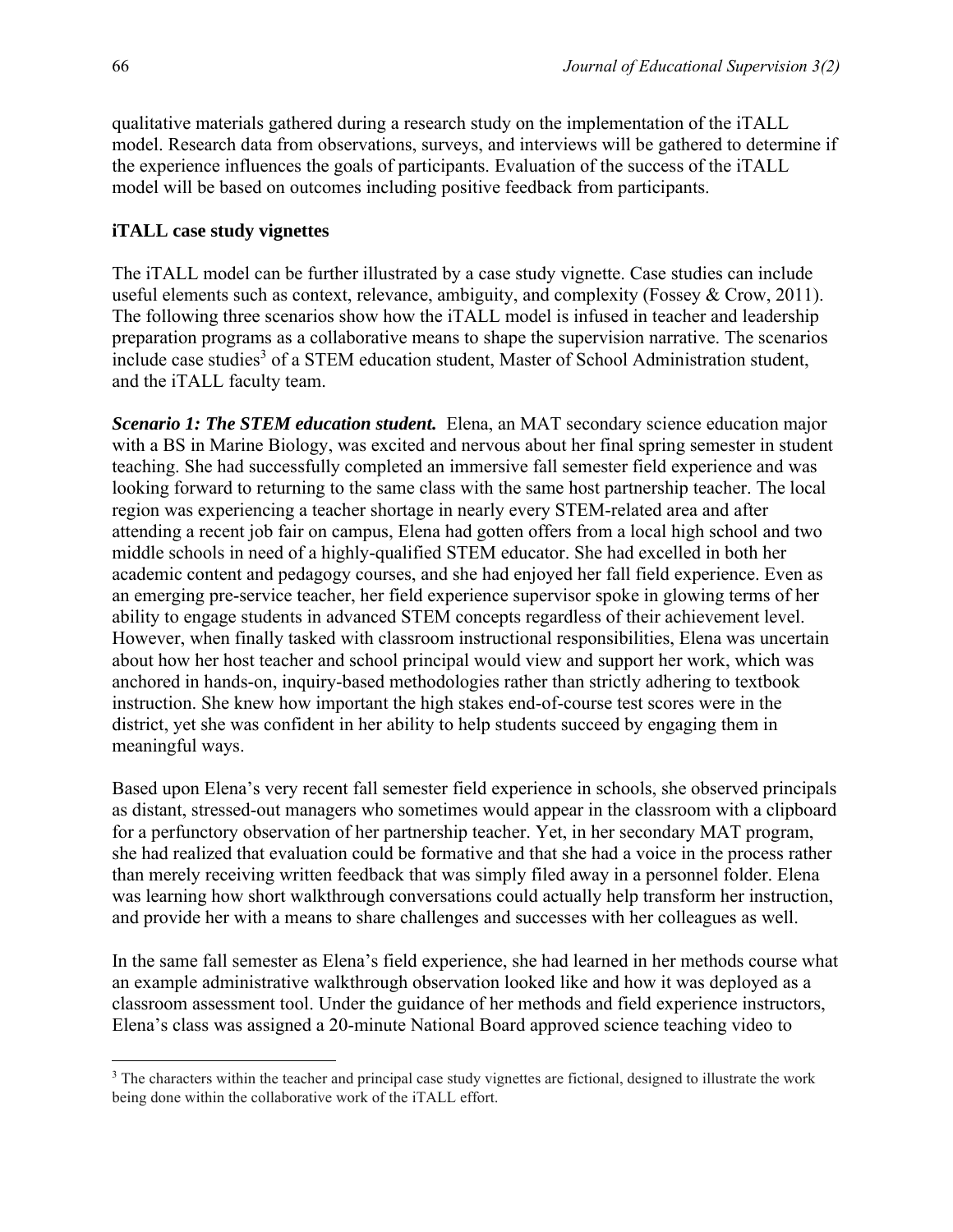watch. While viewing the sample teaching video, her class was asked to complete the same walkthrough observation form as a practicing principal would. Upon conclusion of the video and completion of the form, her class would engage in group discussion about what was observed. This explicit process was completed over the course of the semester on two different occasions using two different National Board approved science teaching videos. Elena was always active in those conversations, often pointing out the successful strategies employed by the practicing National Board Certified Teachers and the student learning she observed. The preservice teacher discourse with her peers was dynamic and the walkthrough observation assessment seemed formative and approachable to Elena when employed in this setting. At the conclusion of the fall field experience semester, her class was asked to apply the same walkthrough observation form to a prerecorded video vignette of their own teaching from their final week in the semester. While Elena quickly realized that she was far more critical of her own teaching than any external reviewer would probably ever be, her classmates were quick to remind her that her teaching was effective and student learning was present.

As Elena began her spring student teaching semester, she yearned for as much feedback as she could gather from her partnership teacher and her university supervisor. As she assumed responsibility for her first Honors Biology class, Elena was asked to again video record her teaching at the beginning of the experience. She recorded an entire 90-minute block and carefully selected a 20-minute vignette to share online as assigned. While Elena invited any additional feedback, she was very nervous when she was assigned to Alex, a principal preparation student with a background as a secondary science educator. She was afraid of being "judged." Accessing the password protected online platform, Alex would review her teaching video and assign formative walkthrough feedback. Upon completion, he uploaded the walkthrough feedback to the online platform.

Elena was elated to read the following week that Alex enjoyed watching her vignette and was impressed with her classroom presence so early in the semester. And she appreciated the variety of authentic reactions, critical reflections, and suggestions he had offered. Elena communicated back with Alex, often apologizing for her self-perceived novice mistakes and hoping to do better based upon his feedback. Alex assured her that she was exactly where she needed to be. One month later in the student teaching semester, Elena was asked to submit another teaching vignette to Alex. This time around, Elena was excited, not anxious, to submit her video. She was clear as to what the observation would look like. She wasn't intimidated by the walkthrough, the formative feedback, or the dialogue she would have with Alex. In fact, Elena was able to better focus on the particulars of his feedback, ask questions about pedagogical strategies employed in her class, and engage in conversations about the science content. The discourse was reciprocal and the outcomes were collaborative.

*Scenario 2: The Master of School Administration (MSA) Student.* Carrie, a veteran middle grades social studies teacher, was enrolled in the second semester of a year-long principal internship. She had nearly ten years of experience as a teacher and served as both the 7th grade team leader and the Beginning Teacher Mentor to all social studies and language arts teachers at her school, all while completing her MSA degree part-time. Her internship involved logging hours before and after school with her principal and three assistant principals, and she often spent her 90-minute planning period engaged in visiting other classrooms and department-level teams.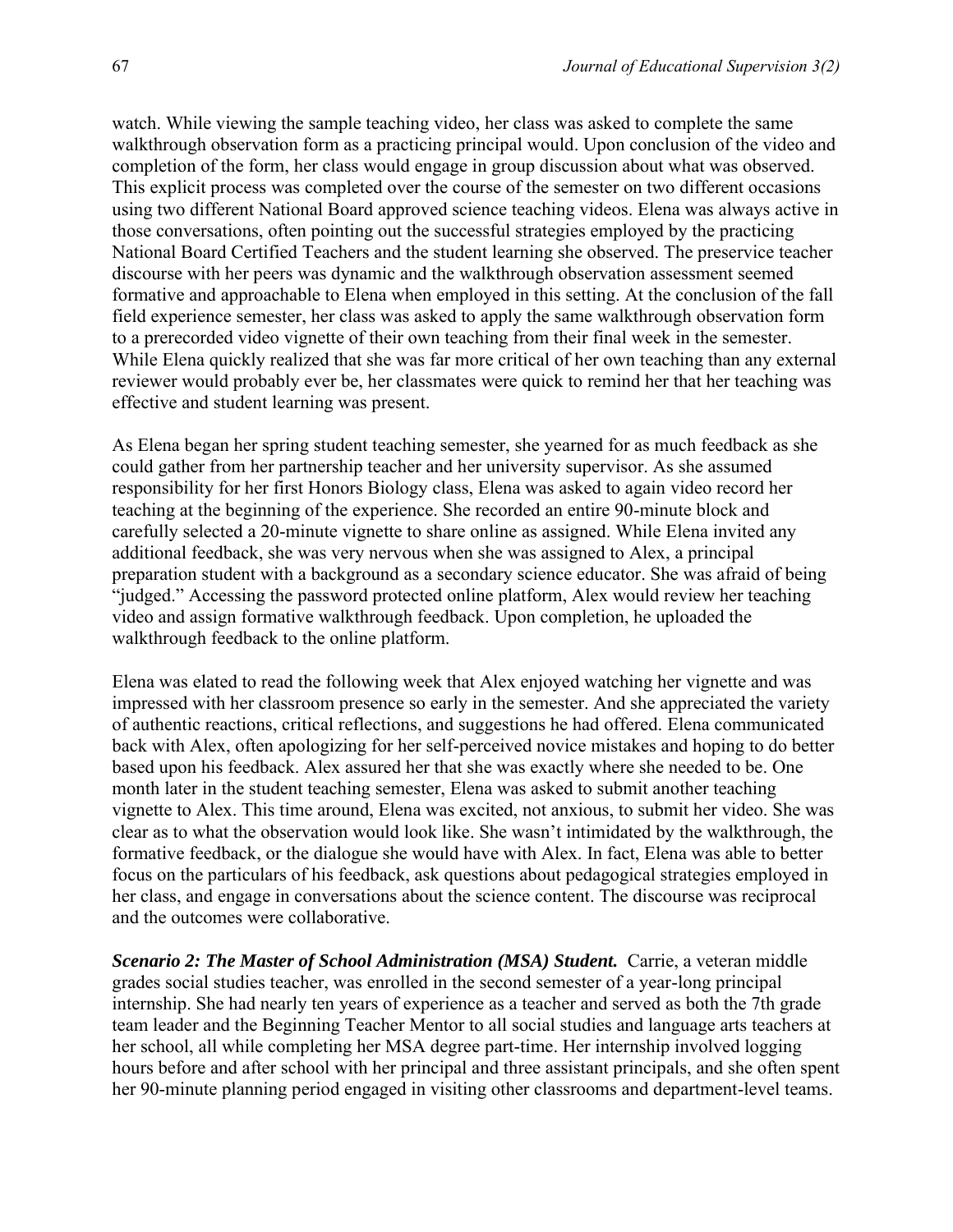She had strong trust and respect among her colleagues, who knew she kept students first and valued high-quality instruction. When visitors came to her award-winning urban middle school, administrators and teachers alike often pointed them to Carrie's classroom.

Despite her accolades, she had reservations about stepping into an instructional leadership role as an administrator because she had never taught math or science. "How can I provide meaningful feedback to others in these content areas? What value do I add to their classrooms?" Her MSA program, though, had given her a boost of confidence as she had learned about the collaborative nature of walkthrough observations, and the powerful potential of formative evaluation. This practice would allow her regular immersion to observe student learning. Not only would it provide Carrie with a better understanding of teaching and learning beyond her own subject area, it also would provide her with opportunity to have reflective conversations with the teacher after each visit. Carrie felt these conversations would be as helpful for her as they were for the teacher because of the two-way dialogue that occurred.

In her final semester of the program, Carrie had the opportunity to provide formative walkthrough feedback to a preservice science teacher as part of her internship course. Yasmin was student teaching eighth grade science. At the beginning of the spring semester, Yasmin recorded a 20-minute video of her lesson on organism interaction and sent it to Carrie with a brief written description of the entire lesson, learning objectives, and other important information she thought needed to be shared. The video would simulate the walkthrough environment. Carrie reviewed the video (as if she was conducting the walkthrough in person). After completing the "walkthrough" and the form, Carrie recorded a video for Yasmin based on her walkthrough, including formative feedback she could use to improve future lessons. Carrie then sent her video off to Dr. Marcus, her internship instructor, to receive feedback before forwarding her video on to Yasmin. While Dr. Marcus commended Carrie for the detailed feedback that Carrie provided Yasmin in the video, she reminded her that the only type of feedback that should be provided is that requested on the walkthrough form. Carrie had included additional thoughts about classroom management which was not the focus of the walkthrough. Carrie modified her video to only focus on the content found on the walkthrough form and then sent it off to Yasmin.

Yasmin had the opportunity to review Carrie's video and accompanying walkthrough form based on the video she had submitted. From the feedback Carrie had provided, Yasmin responded to Carrie's comments with her thoughts about the lesson and what she planned to do differently next time in the lesson. Yasmin also thanked Carrie for taking the time for watching her video and for providing relevant feedback, as she was committed to improving her teaching.

One month later, the process started again. Carrie already felt more comfortable because she had "seen" Yasmin's classroom once and she was familiar with the walkthrough tool. She also knew to be more focused on the content of the walkthrough form and not anything else that was occurring during the video. She was excited to have the opportunity to see how Yasmin had grown in the month since she had last seen her teach. She also was looking forward to the conversation that would occur after the walkthrough.

*Scenario 3: The iTALL Faculty Team.* Bill, Kerry, and Steven had served as educational leadership professors in the same department and had often co-taught multiple sections of the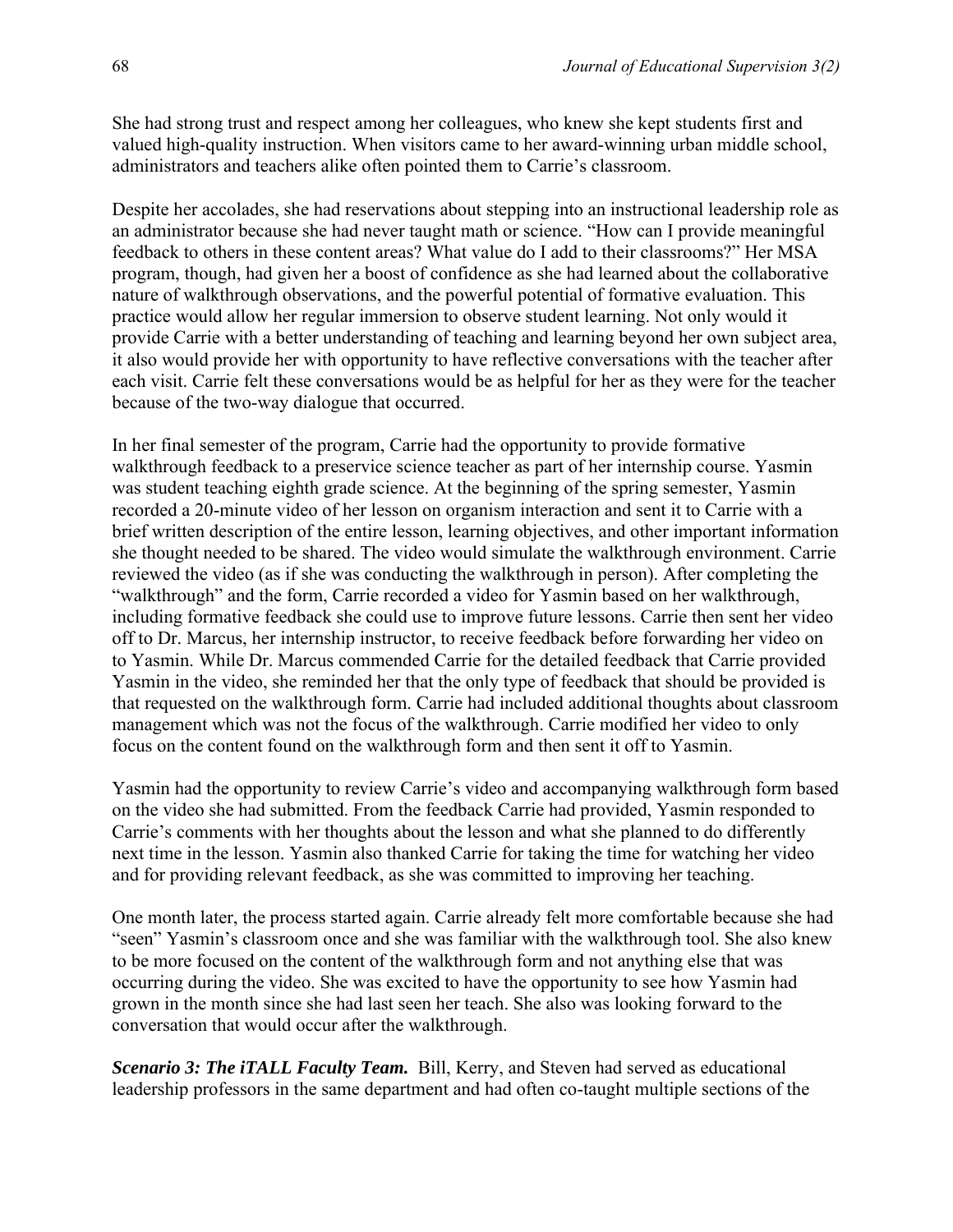administrative internship course together. They planned for guest speakers, facilitated large seminars with all three professors' course sections together, and collaborated on course planning and culminating project work together. As their MSA students graduated, most became assistant principals, and often were tasked first with managerial leadership items such as scheduling or duties, eventually easing into instructional leadership tasks such as walkthrough observations. Often when visiting a classroom and providing a teacher with feedback, they learned with the principal, from the principal's perspective. Bill, Kerry, and Steven realized this was often a "learning curve" for the students.

Just several hallways away in the College of Education, Dennis and Angie worked to prepare pre-service teachers to teach in science classrooms, and Ginger taught math education students. They focused on content and pedagogy, and infused teacher leadership standards throughout their courses. The notion of the principalship, however, was largely absent from their coursework and discussions. Administrator observations and evaluation were concepts that were far off in the future, well beyond the immediacy of a successful student teaching experience. As Bill, Kerry, Steven, Dennis, Angie, and Ginger collaborated on various committees and research efforts, they realized there existed great potential to connect their preparation program silos, and bring teachers and principals together long before the first crucial year of a beginning teacher's career. Both principals and teachers could stand to gain from building a deeper awareness of each other's work, in an effort to focus on innovative teaching, learning, and leadership.

After securing start-up funding for three years, the six faculty in the principal and teacher preparation programs, along with a colleague, Andy, who taught program evaluation to higher education students, planned what it might look like to connect the silos. Infusing the theory and practice of authentic observations, and building in time and space for bidirectional conversations took an enormous amount of time, intentionality, and reflection. But it was well worth it. The professors across three departments gained a greater awareness of each other's work, and their students learned empathy and professional collaboration as they were going through the process. With the help of Andy's evaluation students, the iTALL team gained the important perspective of what this work looked like through a logic model, and also focused on student insights regarding the work. Over a three-year period, their regular planning and discussion meetings not only moved forward the work of their grant award, but it created an ethos of supervision synthesis amongst the teacher and leadership preparation programs. This work changed the way the future teachers and principals viewed teaching and learning and brought previously siloed programs together in a new way.

#### **Conclusion**

Educational supervision is not just for school principals. Shared leadership that involves reflection and collaboration offers the powerful potential to reshape the fields of teaching and administration and position instructional supervision in a context of a professional learning community. As Glatthorn et al. (2019) observe, "teaching is no longer a solitary discipline where teachers go into their classrooms and close the door" (p. 349). Similarly, the principalship is not a discipline where the principal visits only when required and expected, only to deliver a summary check-box format of one-sided critiques. We posit that we must reshape the supervision narrative to be bidirectional and continuous, where teachers and principals frequently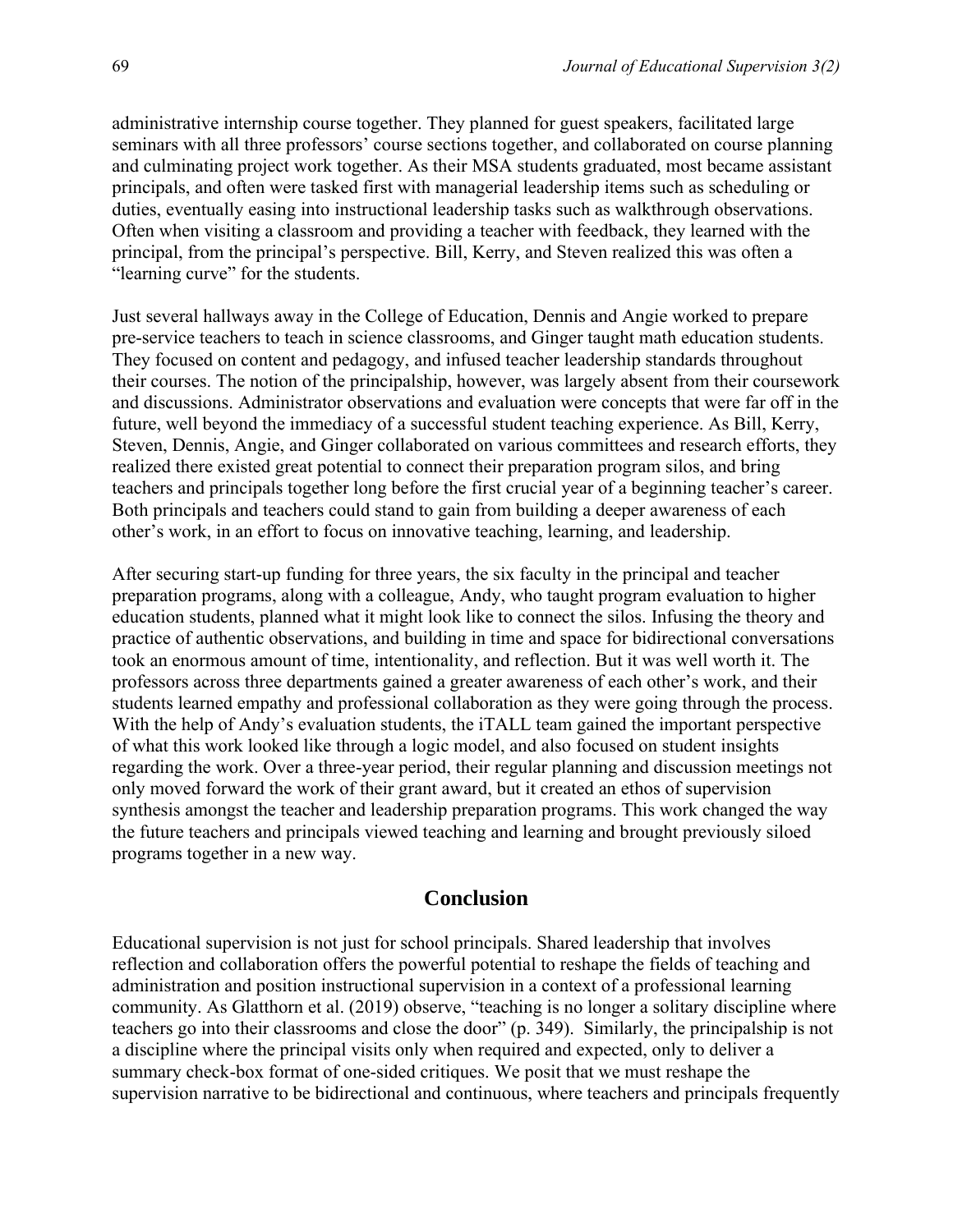observe, reflect, share, and change their teaching and learning to meet the needs of a rapidly changing student population. Familiarizing aspiring teachers and principals with the nature of formative evaluation practices can strengthen the field by infusing collaborative awareness in preparation programs that extends into their careers.

The iTALL model holds the potential to re-shape the way programs teach aspiring teachers and principals. This effort seeks to improve both the work of future teachers and principals and to strengthen the preparation programs (Darling-Hammond, 2014). The model can serve as a supervision roadmap preparing both teachers and principals, a shift that could ultimately foster more sustained shared leadership and more effective teaching and learning.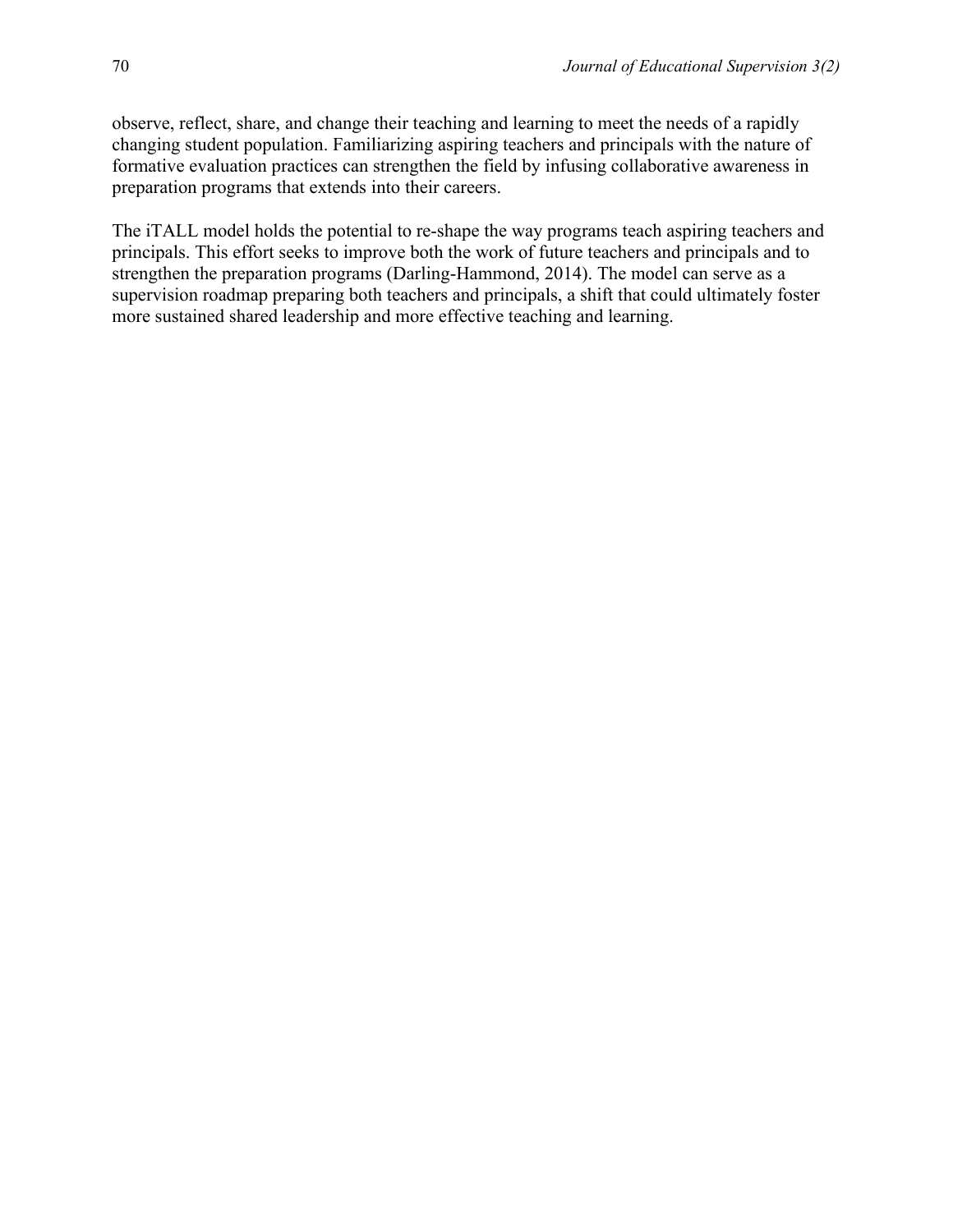#### **References**

- Antonetti, J. V., & Garver, J. R. (2015). *17,000 classroom visits can't be wrong: Strategies that engage students, promote active learning, and boost achievement*. ASCD.
- Boston, M., Dillon, F., & Smith, M. S. (2017). *Taking action: Implementing effective mathematics teaching practices.* S. Miller (Ed.). National Council of Teachers of Mathematics.
- Buckner, T., & Boyd, B. (2015). *STEM leadership: How do I create a STEM culture in my school*? ASCD.
- Bybee R.W. (2006) Scientific inquiry and science teaching. In: Flick L.B., Lederman N.G. (Eds.) *Scientific inquiry and nature of science. Science & technology education library*. Springer.
- Bybee, R. W. (2013). *The case for STEM education: Challenges and opportunities*. National Science Teachers Association.
- Center for Strengthening the Teaching Profession (2018). *Teacher leadership skills framework: Overview*. [http://cstp-wa.org/cstp2013/wp-content/uploads/2014/06/Teacher-Leadership-](http://cstp-wa.org/cstp2013/wp-content/uploads/2014/06/Teacher-Leadership-Framework.pdf)[Framework.pdf](http://cstp-wa.org/cstp2013/wp-content/uploads/2014/06/Teacher-Leadership-Framework.pdf)
- City, E. A., Elmore, R. F., Fiarman, S. E., & Teitel, L (2018). *Instructional rounds in education*: *A network to improving teaching and learning*. Harvard Education Press.
- Czerniak, C. M., & Johnson, C. C. (2014). Interdisciplinary science and STEM teaching. In, N. G. Lederman, & S. K. Abell (Eds.), *Handbook of research on science education* (Vol. 2) (pp. 395–411). Lawrence Erlbaum Associates, Inc.
- Darling-Hammond, L. (2014). Strengthening clinical preparation: The Holy Grail of teacher education. *Peabody Journal of Education, 89*(4), 547-561. doi: [10.1080/0161956X.2014.939009](https://doi.org/10.1080/0161956X.2014.939009)
- Davis, S. H., & Darling-Hammond, L. (2012). Innovative principal preparation programs: What works and how we know. *Planning and Changing, 43*(1/2), 25–45.
- Dodson, R. L. (2014). Which field experiences best prepare future school leaders? An analysis of Kentucky's principal preparation program. *Educational Research Quarterly, 37*(4), 41.
- Fossey, R., & Crow, G.M. (2011). The elements of a good case. *Journal of Cases in Educational Leadership, 14*(3) 4-10. doi: [10.1177/1555458911426467](https://www.researchgate.net/deref/http%3A%2F%2Fdx.doi.org%2F10.1177%2F1555458911426467)
- Glanz, J., & Hazi, H, (2019). Shedding light on the phenomenon of supervision traveling incognito: A field's struggles for visibility. *Journal of Educational Supervision, 2*(1), 1- 15. doi: 10.31045/jes.2.1.1
- Glatthorn, A.A., Boschee, F., Whitehead, B.M., & Boschee, B.F. (2019). *Curriculum leadership: Strategies for development and implementation (5th ed.)*. Sage.
- Glickman, C.D.; Gordon, S. P.; & Ross-Gordon, J.M. (2010). *Supervision and instructional leadership: A developmental approach (8th ed).* Allyn & Bacon.
- Gordon, S.P., & McGhee, M.W. (2019). The power of formative evaluation of teaching. In M. L. Derrington & J. Brandon (Eds). *Differentiated Teacher Evaluation and Professional Learning* (pp. 15-36). Palgrave Macmillan
- Hill, H. C., & Grossman, P. (2013). Learning from teacher observations: Challenges and opportunities posed by new teacher evaluation systems. *Harvard Educational Review, 83*(2), 371-384,401. [https://search-proquest](https://search-proquest-com.liblink.uncw.edu/docview/1399327195?accountid=14606)[com.liblink.uncw.edu/docview/1399327195?accountid=14606](https://search-proquest-com.liblink.uncw.edu/docview/1399327195?accountid=14606)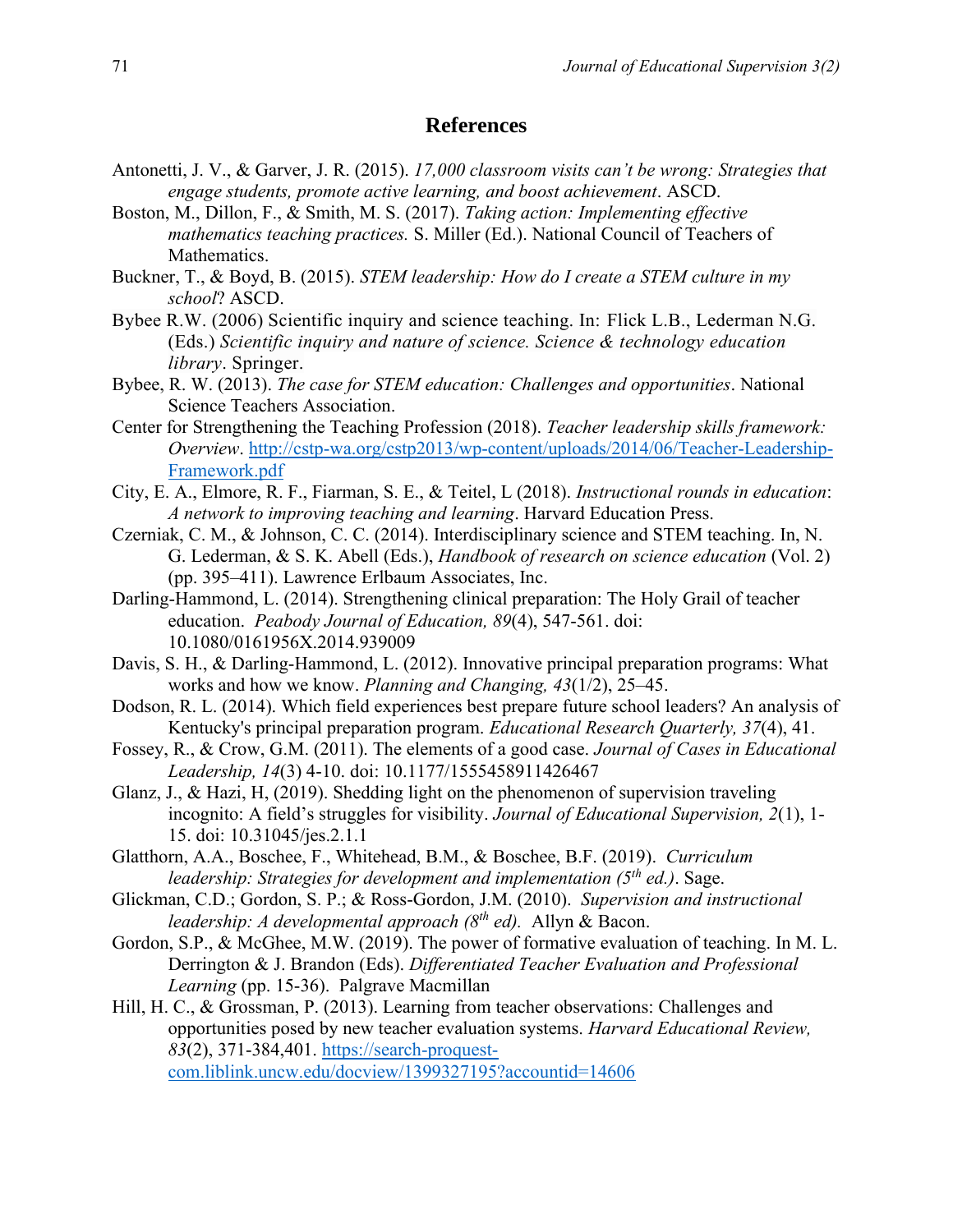- Hussar, B., Zhang, J., Hein, S., Wang, K., Roberts, A., Cui, J., Smith, M., Bullock Mann, F., Barmer, A., and Dilig, R. (2020). *The Condition of Education 2020* (NCES 2020-144). U.S. Department of Education. National Center for Education Statistics. [https://nces.ed.gov/pubsearch/pubsinfo.asp?pubid=2020144.](https://nces.ed.gov/pubsearch/pubsinfo.asp?pubid=2020144)
- Kachur, D. S., Stout, J. A., & Edwards, C. S. (2013). *Engaging teachers in classroom walkthroughs*. ASCD.
- Kearney, W. S., & Valadez, A. (2015). Ready from day one: An examination of one principal preparation program's redesign in collaboration with local school districts. *Educational Leadership and Administration: Teaching and Program Development, 26*, 27–38.
- Kubasko, D., Rhodes, G. & Sterrett, W. (2019). A case study approach to STEM Supervision: A collaborative model for teaching and principal preparation. *Journal of Interdisciplinary Teacher Leadership, 4*(1), 1-11. doi[:10.46767/kfp.2016-0029](https://www.researchgate.net/deref/http%3A%2F%2Fdx.doi.org%2F10.46767%2Fkfp.2016-0029)
- Lochmiller, C. R. (2016). Examining administrators' instructional feedback to high school math and science teachers. *Educational Administration Quarterly, 52*(1), 75-109. doi: [10.1177/0013161X15616660](https://doi.org/10.1177/0013161X15616660)
- Lortie, D. (1975). *Schoolteacher. A sociological study.* University of Chicago Press
- Loucks-Horsley, S., Stiles, K. E., Mundry, S., Love, N., & Hewson, P. W. (2010). *Designing professional development for teachers of science and mathematics* (3rd ed.). Corwin Press.
- Luehmann, A.L. (2007), Identity development as a lens to science teacher preparation. *Science Education, 91*(5), 822-839. doi[:10.1002/sce.20209](https://doi.org/10.1002/sce.20209)
- Marzano, R. (2012). The two purposes of teacher evaluation. *Educational Leadership, 70*(3), 14- 19. [http://www.ascd.org/publications/educational-leadership/nov12/vol70/num03/The-](http://www.ascd.org/publications/educational-leadership/nov12/vol70/num03/The-Two-Purposes-of-Teacher-Evaluation.aspx)[Two-Purposes-of-Teacher-Evaluation.aspx](http://www.ascd.org/publications/educational-leadership/nov12/vol70/num03/The-Two-Purposes-of-Teacher-Evaluation.aspx)
- Marzano, R. J., Pickering, D. J., & Pollock, J. E. (2001). *Classroom instruction that works: Research-based strategies for increasing student achievement*. ASCD.
- Myers, A., & Berkowicz, J. (2015). *The STEM shift: A guide for school leaders*. Corwin Press.
- National Policy Board for Educational Administration (2015). *Professional standards for educational leaders 2015*. Author.
- Rigby, J. G., Larbi-Cherif, A., Rosenquest, B. A., Sharpe, C. J., Cobb, P., & Smith, T. (2017). Administrator observation and feedback: Does it lead toward improvement in inquiryoriented math instruction? *Educational Administration Quarterly, 53*, 475–516. doi: [10.1177/0013161X16687006](https://journals.sagepub.com/doi/10.1177/0013161X16687006)
- Sterrett, W. (2016). *Igniting teacher leadership*: *How do I empower my teachers to lead and learn?* ASCD.
- Sterrett, W., Parker, M. A., & Mitzner, K. (2018). Maximizing teacher time: The collaborative leadership role of the principal. *Journal of Organizational and Educational Leadership, 3*(2), 1-26.
- Sterrett, W., Rhodes, G., Kubasko, D., & Fischetti, J. (2018). A different "noticing": Examining principal perceptions of STEM instruction. *American Journal of Educational Science, 4*(4), 180-187*.*
- Sutcher, L., Darling-Hammond, L., & Carver-Thomas, D. (2016). *A coming crisis in teaching? Teacher supply, demand, and shortages in the U.S.*. Learning Policy Institute.
- Thanh, N. & Thanh, T. (2015). The interconnection between interpretivist paradigm and qualitative methods in education. *American Journal of Educational Science, 1*(2), 24- 27.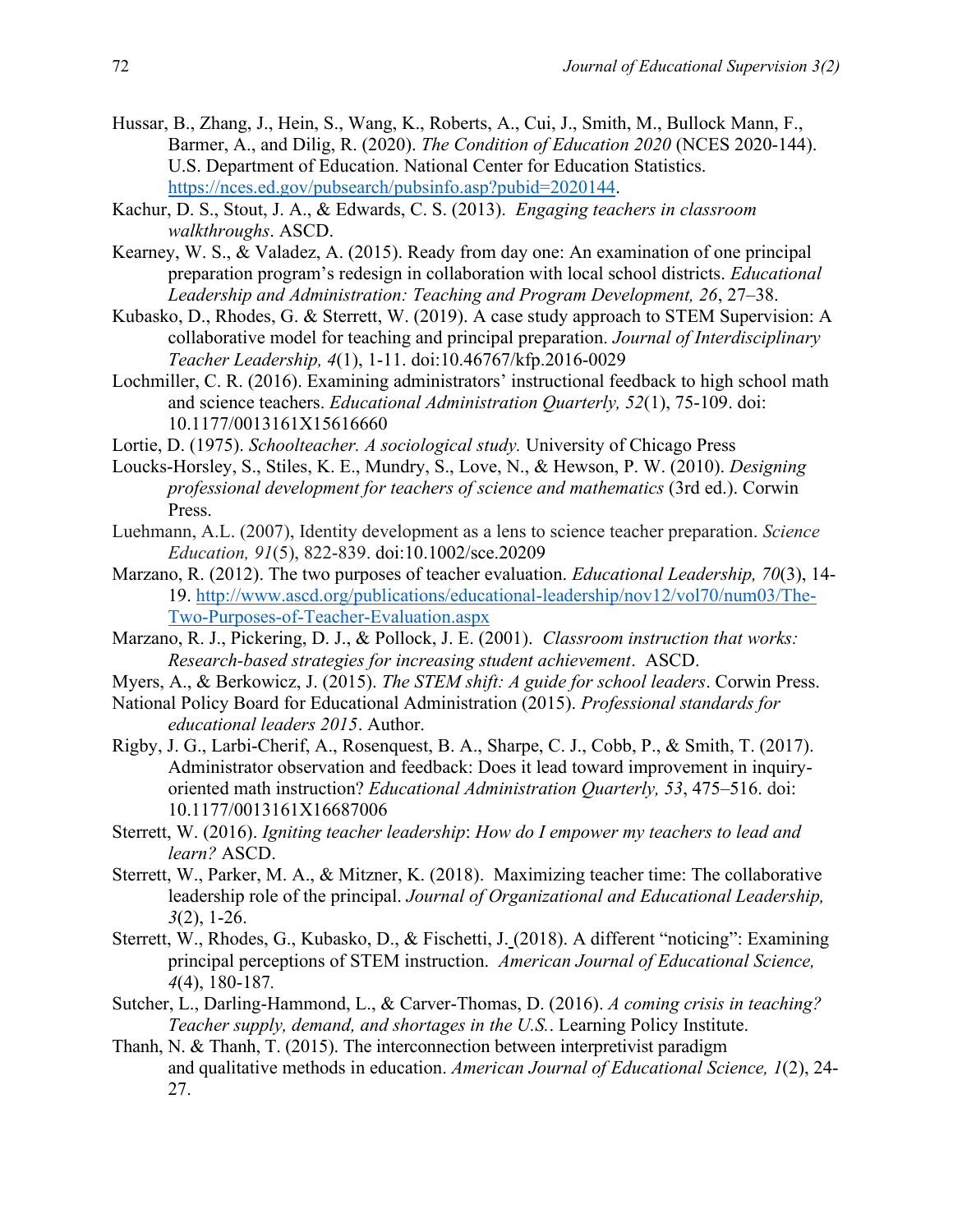- University of North Carolina Wilmington (n.d.) Seahawk points of pride. <https://uncw.edu/aboutuncw/pointsofpride.html>
- University of North Carolina Wilmington ETEAL (n.d.). *Applied learning strategic initiatives program*.<https://uncw.edu/eteal/initiatives/strategic-initiatives.html>
- van Es, E.A., & Sherin, M. G. (2008). Mathematics teachers' "learning to notice" in the context of a video club. *Teaching and Teacher Education, 24*(2), 244-276. doi[:10.1016/j.tate.2006.11.005](https://www.researchgate.net/deref/http%3A%2F%2Fdx.doi.org%2F10.1016%2Fj.tate.2006.11.005)
- Zepeda, S. (2009). *The instructional leader's guide to informal classroom observations (2nd ed.).*  Eye on Education.

### **Author Biographies**

**William L. Sterrett** is an Associate Professor of Educational Leadership and serves as Associate Dean of Teacher Education and Outreach in the Watson College of Education at the University of North Carolina Wilmington. His research interests include principal leadership, teacher leadership, STEM and innovation, and school improvement. He has authored three ASCD books, including *Igniting Teacher Leadership*. You can follow him on Twitter (@billsterrett) to learn more about his work.

**Ginger Rhodes** is a professor of mathematics education in the Mathematics and Statistics Department at the University of North Carolina Wilmington. Her research includes mathematics teachers' knowledge, observational skills and instructional practices. In recent work she has expanded her work to consider what mentors and instructional leaders notice when they observe classrooms and how they use that information to support teacher growth.

**Dennis S. Kubasko, Jr.** is currently an Associate Professor of STEM Education at the University of North Carolina Wilmington. His research interests include outdoor education and island ecology, teacher leadership, and STEM instructional innovation. Dr. Kubasko directed UNCW's Center for Education in Science, Technology, Engineering and Mathematics (CESTEM) from 2011-2016. Dr. Kubasko taught middle school science and high school Biology in the suburban Philadelphia public schools.

**Angelia Reid-Griffin** is a Professor of Science Education at the University of North Carolina-Wilmington. Research interests include using technology as a tool in STEM education, minority teacher shortage efforts, and STEM Mentorship. She also serves as the director of the Watson College of Education Junior Seahawk Academy (a STEM/Health academy for school-aged students) and is a member of the NC STEM ecosystem (STEM SENC). You can follow on her projects on Twitter (@WCEJrseahawk) and [www.linkedin.com/in/griffina1stem.](https://nam05.safelinks.protection.outlook.com/?url=http%3A%2F%2Fwww.linkedin.com%2Fin%2Fgriffina1stem&data=01%7C01%7Csterrettw%40uncw.edu%7C9625d6897eda448ebde308d8597cb235%7C2213678197534c75af2868a078871ebf%7C1&sdata=QEU6NnvowsCSTrWq8BACDW1mEmsOOZXQ3Zk7UJcGD8M%3D&reserved=0)

**Kerry K. Robinson** is an Assistant Professor of Educational Leadership and serves as the Master of School Administration program coordinator at the University of North Carolina Wilmington. Her research interests include women in leadership, the superintendency, administrators' health and well-being, and leadership preparation. You can follow her on Twitter (@kerkatrob) to learn more about her work.